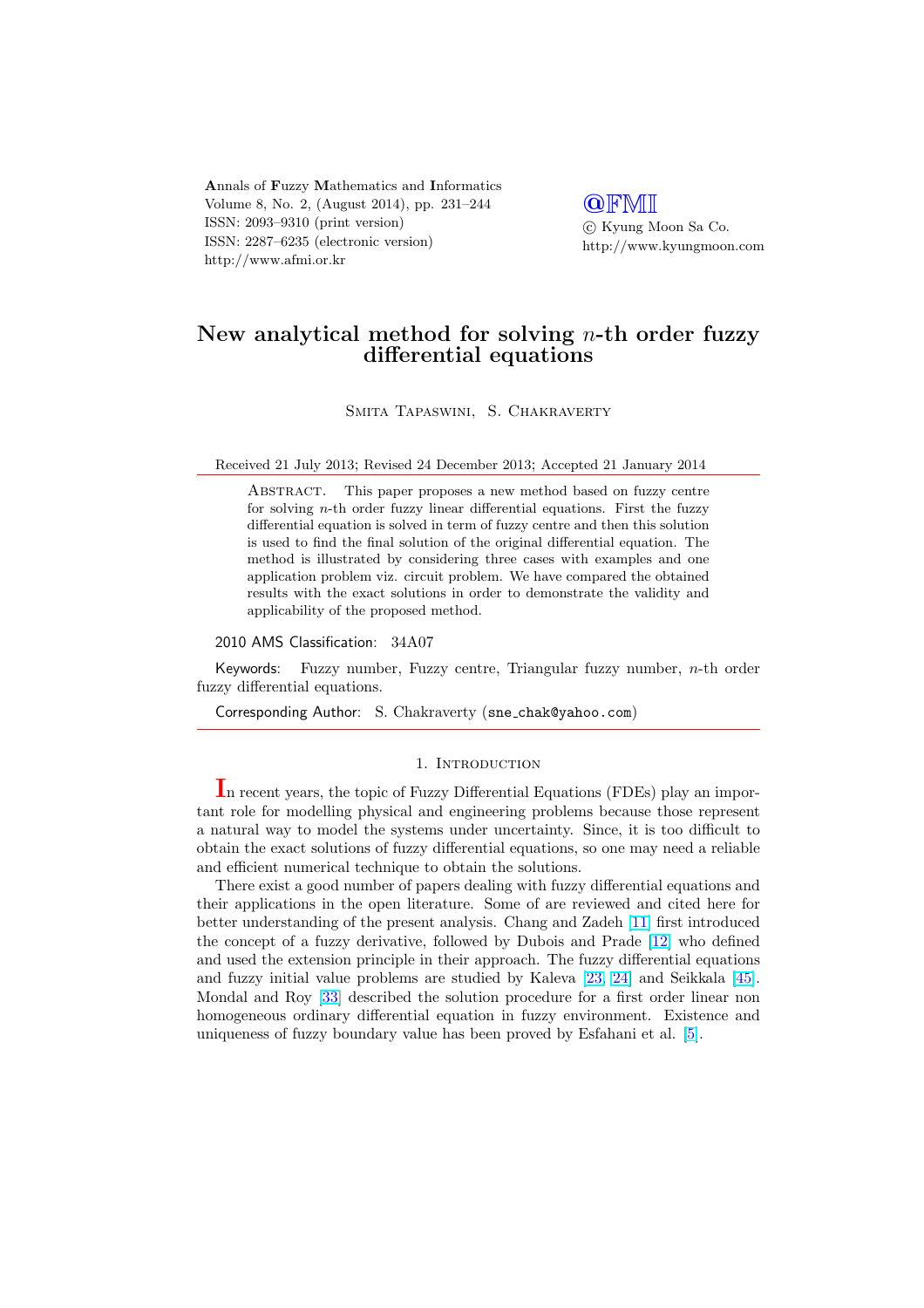Various numerical methods for solving fuzzy differential equations are introduced in [1, 3, 7, 8, 10, 13, 14, 16, 18, 19, 21, 25, 27, 28, 29, 30, 31, 32, 34, 35, 36, 37, 38, 40, 42, 48, 50, 51, 52, 53]. Ma et al. [31] developed a scheme based on the classical Euler method to solve fuzzy ordinary differential equations. A two-dimensional differential transform method for Fuzzy Partial Differential Equations (FPDEs) has been stu[died by Mikaeilvand and Khakrangin](#page-11-0) [\[32\]. Recently, Tapaswin](#page-12-0)i [and Chakraverty](#page-12-0) [\[48](#page-12-0), [50\] proposed](#page-12-0) [an](#page-13-0) improved E[uler](#page-12-0) and homotopy perturbation method for the solution of fuzzy differential equations. Jayakumar et al. [21] developed Runge-Kutta method of order five for solving fuzzy differential equations and Palligkinis et al. [38] applied the Runge-Kutta method f[or m](#page-12-0)ore general problems and proved the [converg](#page-12-0)ence for s-stage Runge-Kutta methods. Extended Runge-Kutta-like formulae of order 4 has been applied by Ghazanfari et al. [16[\] fo](#page-11-0)r the numerical solutions of fuzzy differential equations. Generalized differentiability concept is used by Bede [et a](#page-12-0)l. [7] to investigate first order linear fuzzy differential equations. Abbasbandy et al. [1] developed a numerical method for solving fuzzy differential inclusions and in their proposed method, fuzzy reachable set is use[d t](#page-11-0)o approximate the solution. Khastan et al. [27] used Nystrom method to solve fuzzy differential equations. Fard and G[ha](#page-11-0)l-Eh [47] proposed an iterative method to get the approximate solution for the lin[ea](#page-11-0)r system of first-order fuzzy differential equations with fuzzy constant coefficients. Variation of constant formula has been handled by Khastan et al. [28] to solve first orde[r fu](#page-12-0)zzy differential equations. Akin et al. [3] developed an algorithm based on  $\alpha$ –[cut](#page-12-0) of a fuzzy set for the solution of second order fuzzy initial value problems. A new approach has been developed by Gasilov et al. [14] to get the solution of fuzzy initial value problem. Khastan and Nieto [29] investigated nu[meri](#page-12-0)cal algorithms for the solution of first-order fuzzy differential [eq](#page-11-0)uations and hybrid fuzzy differential equations. Nieto et al. [37] obtained some interesting properties of the diameter and midpoint of the solution of linear first-order fuzzy di[ffere](#page-11-0)ntial. Numerical solution of second-order fuzzy differential equation i[s in](#page-12-0)vestigated by Rabiei et al. [42] using improved Runge-Kutta nystrom method. Pederson and Sambandham [40] used characterization theorem [to o](#page-12-0)btain the numerical solution of hybrid fuzzy differential equations.

The concept of generalized H-differentiability is studied by Chalco-Cano and Roma[n F](#page-12-0)lores [10] to solve fuzzy differential equations. Lupulescu [30] developed a [new](#page-12-0) concept of inner product on the fuzzy space for the solution of fuzzy initial value problems. Prakash and Kalaiselvi [41] implemented hybrid methods to obtain the numerical solution of fuzzy differential equations. Very Recently, Mosleh [34], Mosleh et al. [\[35](#page-11-0)] and Effati et al. [13] applied fuzzy neural networ[k fo](#page-12-0)r the solution of fuzzy differential equations. Recently, Behera and Chakraverty [8] obtained uncertain impulse response of imprecisely [defi](#page-12-0)ned half order mechanical system. Also homotopy perturbation method has been used by Tapaswini and Chakraverty [\[51](#page-12-0)] to obtain the [sol](#page-12-0)ution of arbitrar[y or](#page-11-0)der predator-prey equations and fuzzy quadratic Riccati differential equation [53]. A new double parametri[c](#page-11-0) form of fuzzy number has been developed by Tapaswini and Chakraverty [52] and using homotopy perturbation method, numerical solution of uncertain beam equations has been [ob](#page-12-0)tained. Hashemi et al. [18, 19] studied homotopy analysis method for the solution of system of fuzzy differential equa[tion](#page-13-0)s and obtained analytical solution of fuzzy

232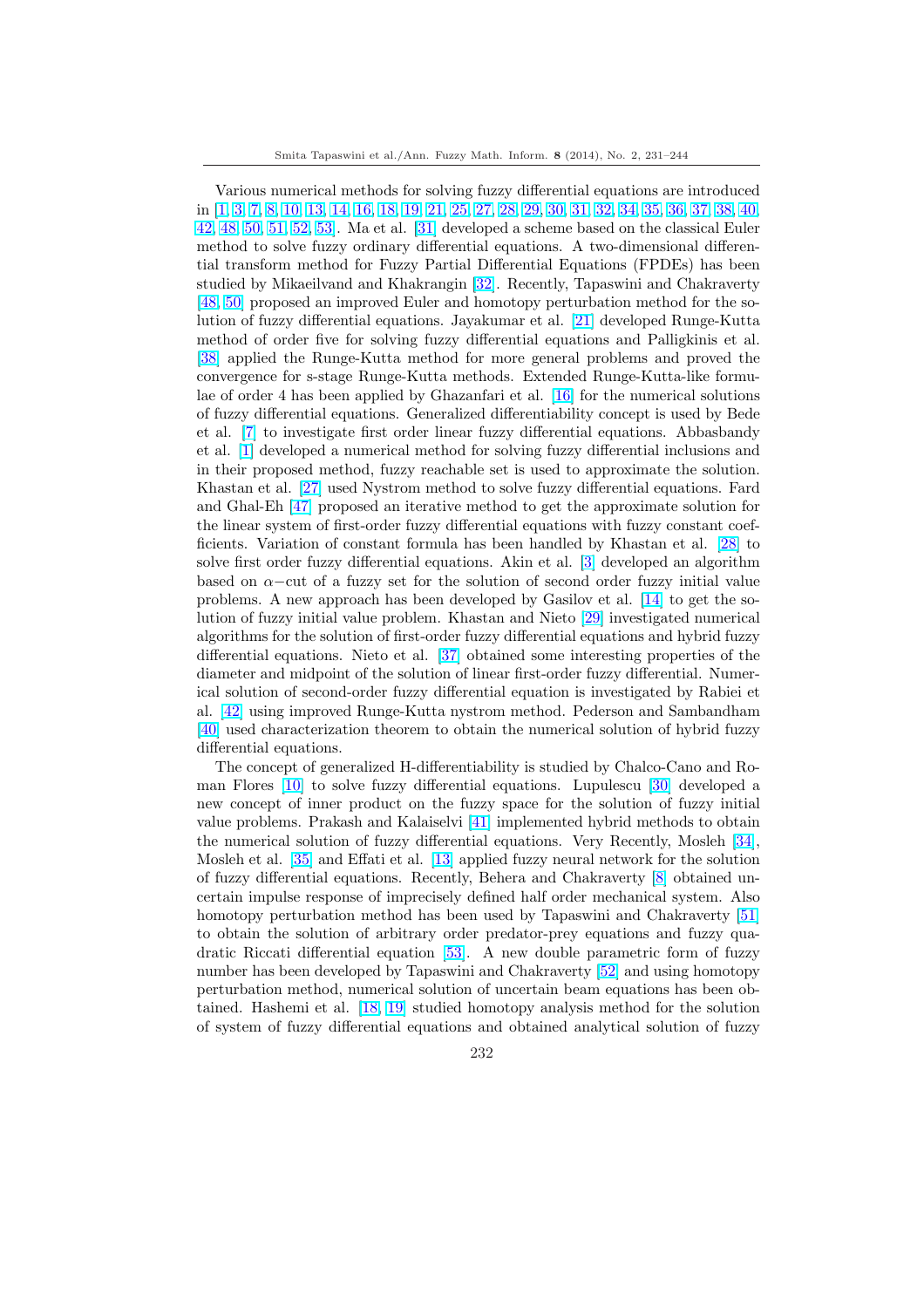wave-like equations with variable coefficients. Kanagarajan and Muthukumar [25] implemented extended Runge-Kutta method of order four for solving hybrid fuzzy differential equations. Variation iteration method is implemented by Narayanamoorthy and Murugan [36] for the solution of Fuzzy heat-like equations.

As regards, methods to solve  $n$ −th order fuzzy differential equations are discus[sed](#page-11-0) in [4, 15, 20, 26, 39, 44, 46, 49, 54]. However the Variational Iteration Method (VIM) was successfully applied by Jafari et al.  $[20]$  for solving n-th order fuzzy differential equations. A new [resu](#page-12-0)lt on multiple solutions for  $n$ −th order fuzzy differential equations under generalized differentiability has been proposed by Khastan et al. [26]. T[he](#page-11-0) [existen](#page-11-0)[ce and](#page-12-0) [uniqueness](#page-12-0) [of](#page-13-0)  $n-$  th order fuzzy differential equations is proved by Georgiou et al.[15]. Based on the id[ea](#page-11-0) of collocation method , Allahviranloo et al.[4] solved n–th order fuzzy linear differential equations. Yue and Guangyuan [54] utilized time domain methods for the solutions of n−th order fuzzy differe[ntia](#page-12-0)l equations. Parandin [39] discussed Runge-Kutta method for the numerical solution of fuzzy differenti[al e](#page-11-0)quations of n−th order. Integral form of n−th order fuzzy di[ffer](#page-11-0)ential equations has been developed by Salahshour [44] under generalized dif[fere](#page-13-0)ntiability. Mansouri and Ahmady [46] implemented characterization theorem for solving n−th order f[uzzy](#page-12-0) differential equations. Also, Tapaswini and Chakraverty [49] implemented homotopy perturbation method for the solution of n−th order fuzzy linear differential equations.

Bede [6] described the exact soluti[ons](#page-12-0) of fuzzy differential equations in his note in an excellent way. Ahmad et al. [2] studied analytical and numerical solutions of [fuzz](#page-12-0)y differential equations based on the extension principle. Buckley and Feuring [9] applied two analytical methods for solving n−th order linear differential equations wit[h](#page-11-0) fuzzy initial conditions. In the first method, they simply fuzzify the crisp solution to obtain a fuzzy function [and](#page-11-0) then checked whether it satisfies the differential equation or not, and the second method was just the reverse of the first method. [In](#page-11-0) the present study, we have to developed a new analytical approach using fuzzy centre to solve n−th order fuzzy differential equations.

This paper is organized as follows. In Section 2, we give some basic preliminaries related to the present investigation. The proposed technique has been discussed in Section 3. In Section 4, numerical examples are solved. Finally, in the last section conclusions are drawn.

### 2. Preliminaries

In this section, we present some notations, definitions and preliminaries which are used further in this paper [17, 22, 43, 55].

#### Definition 2.1. Fuzzy number

A fuzzy number  $\hat{U}$  is convex normalised fuzzy set  $\hat{U}$  of the real line R such that  $\{\mu_{\tilde{U}}(x): R \to [0,1], \forall x \in R\}$  where,  $\mu_{\tilde{U}}$  is called the membership function of the fuzzy set and it is piecewis[e conti](#page-11-0)[nuo](#page-12-0)[us.](#page-13-0)

#### Definition 2.2. Fuzzy Centre

Fuzzy centre of an arbitrary fuzzy number  $u = [\underline{u}(r), \overline{u}(r)]$  is defined as  $u^c =$  $u(r)+\bar{u}(r)$  $\frac{+u(r)}{2}$  for all  $0 \leq r \leq 1$ .

$$
233\,
$$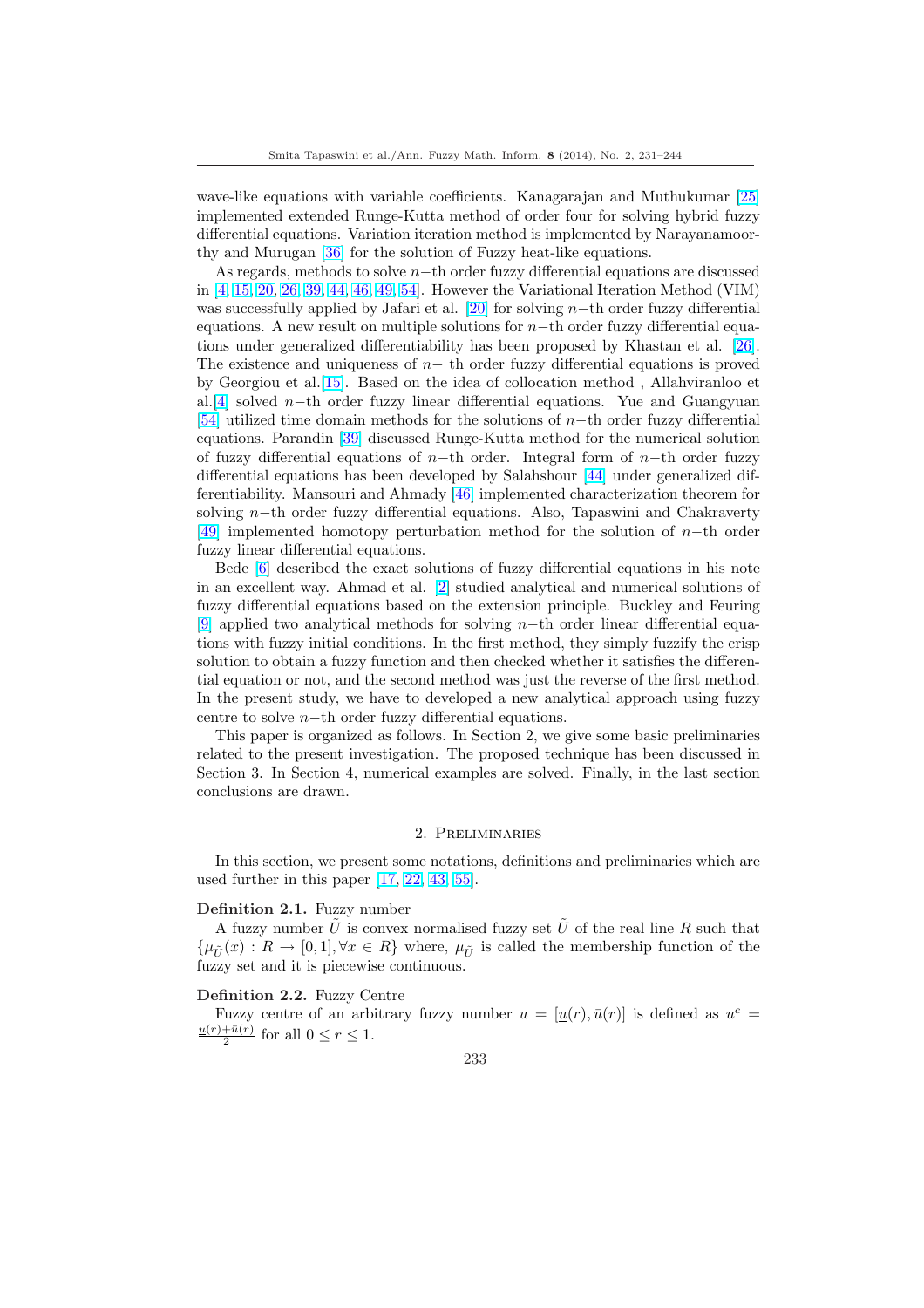# Definition 2.3. Triangular fuzzy number

A triangular fuzzy number  $\tilde{U}$  is a convex normalized fuzzy set  $\tilde{U}$  of the real line R such that

- i: there exists exactly one  $x_0 \in R$  with  $\mu_{\tilde{U}}(x_0) = 1$  ( $x_0$  is called the mean value of  $\hat{U}$ ), where  $\mu_{\tilde{U}}$  is called the memebership function of the fuzzy set.
- ii:  $\mu_{\tilde{U}}(x)$  is piecewise continuous.

Let us consider an arbitrary triangular fuzzy number  $\tilde{U} = (a, b, c)$  as depicted in Fig. 1(i). The membership function  $\mu_{\tilde{U}}$  of  $\tilde{U}$  is defined as follows

$$
\mu_{\tilde{U}}(x) = \begin{cases} 0, x \le a \\ \frac{x-a}{b-a}, a \le x \le b \\ \frac{c-x}{c-b}, b \le x \le c \\ 0, x \ge c \end{cases}
$$

Definition 2.4. Single parametric form of fuzzy numbers

A triangular fuzzy number  $\tilde{U} = (a, b, c)$  can be represented by an ordered pair of functions through r− cut approach viz.  $[u(r), \bar{u}(r)] = [(b-a)r + a, -(c-b)r + c]$ where,  $r \in [0, 1]$ 

For all the above type of fuzzy numbers the left and right bound of the fuzzy numbers satisfy the following requirements

i:  $u(r)$  is a bounded left continuous non-decreasing function over [0, 1].

ii:  $\bar{u}(r)$  is a bounded right continuous non-increasing function over [0, 1]. iii:  $u(r) \leq \bar{u}(r), 0 \leq r \leq 1$ .

## Definition 2.5. Fuzzy arithmetic

For any two arbitrary fuzzy numbers  $\tilde{x} = [\underline{x}(r), \overline{x}(r)], \tilde{y} = [y(r), \overline{y}(r)]$  and scalar  $k$ , the fuzzy arithmetic is defined as follows,

i: 
$$
\tilde{x} = \tilde{y}
$$
 if and only if  $\underline{x}(r) = \underline{y}(r)$  and  $\bar{x}(r) = \bar{y}(r)$   
\nii:  $\tilde{x} + \tilde{y} = [\underline{x}(r) + \underline{y}(r), \bar{x}(r) + \bar{y}(r)]$   
\niii:  $\tilde{x} - \tilde{y} = [\underline{x}(r) - \overline{y}(r), \overline{x}(r) - \underline{y}(r)]$   
\niv:  $\tilde{x} \times \tilde{y} = \begin{bmatrix} \min(\underline{x}(r) \times \underline{y}(r), \underline{x}(r) \times \bar{y}(r), \bar{x}(r) \times \underline{y}(r), \bar{x}(r) \times \bar{y}(r)) \\ \max(\underline{x}(r) \times \underline{y}(r), \underline{x}(r) \times \bar{y}(r), \bar{x}(r) \times \underline{y}(r), \bar{x}(r) \times \bar{y}(r)) \end{bmatrix}$   
\nvi:  $k\tilde{x} = \begin{cases} [k\overline{x}(r), k\underline{x}(r)], k < 0 \\ [k\underline{x}(r), k\overline{x}(r)], k \ge 0 \end{cases}$ 

# 3. Proposed method

In this section, we propose a new method based on fuzzy centre to solve the  $n$ -th order fuzzy differential equation. To compare the results obtained by the proposed method we have also applied the method of Bede [6] to find the exact solution.

Accordingly we consider the n−th order fuzzy differential equation in general form as

$$
(3.1) \quad \tilde{y}^{(n)}(t;r) + a_{n-1}(t)\tilde{y}^{(n-1)}(t;r) + \cdots + a_1(t)\tilde{y}'(t;r) + a_0(t)\tilde{y}(t;r) = \tilde{g}(t;r),
$$

where  $a_i(t)$ ,  $0 \le i \le n-1$ . continuous on some interval subject to fuzzy initial conditions

$$
\tilde{y}(0) = \tilde{b}_0, \tilde{y}'(0) = \tilde{b}_1, \dots, \tilde{y}^{(n-1)}(0) = \tilde{b}_{n-1}.
$$
  
234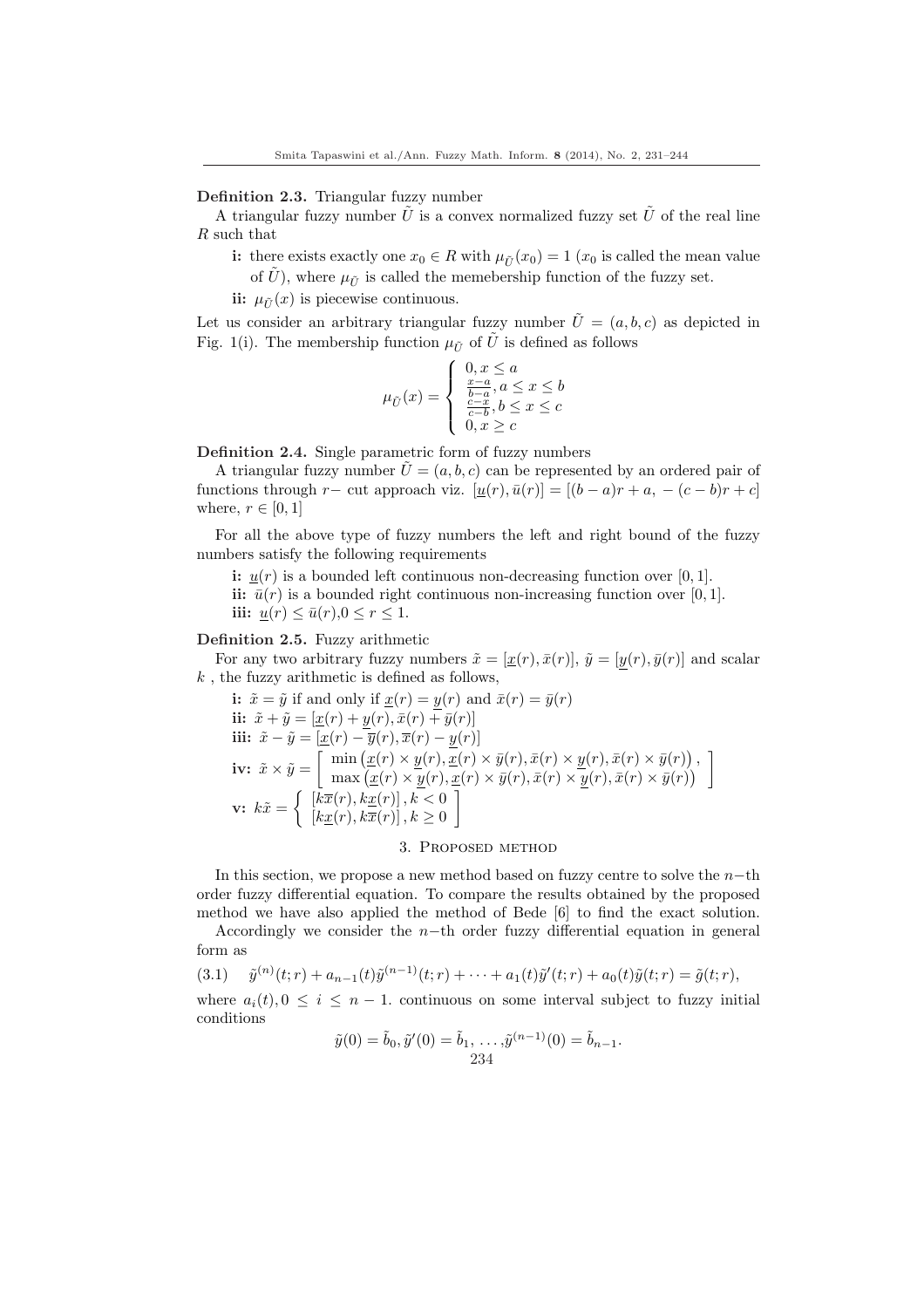where  $\tilde{b}_i, 0 \leq i \leq n-1$  are fuzzy numbers. Here,  $\tilde{y}(t; r)$  is the solution to be determined. Now three cases as below may arise,

Case 1: Coefficients  $a_{n-1}(t), a_{n-2}(t), \cdots, a_1(t), a_0(t)$  are all positive. Case 2: Coefficients  $a_{n-1}(t)$ ,  $a_{n-2}(t)$ ,  $\dots$ ,  $a_1(t)$ ,  $a_0(t)$  are all negative. Case 3: Coefficients  $a_{n-1}(t), \cdots, a_{n-m}(t)$  are positive and  $a_{n-m-1}(t), a_{n-m-2}(t), \cdots, a_1(t), a_0(t)$  are negative. Now we will discuss the above three cases in detail as follows,

Case 1: Coefficients  $a_{n-1}(t), a_{n-2}(t), \cdots, a_1(t), a_0(t)$  are all positive. First we will write Eq. (3.1) in terms of fuzzy centre as

$$
(3.2) \ y^{c^{(n)}}(t;r) + a_{n-1}(t)y^{c^{(n-1)}}(t;r) + \cdots + a_1(t)y^{c'}(t;r) + a_0(t)y^{c}(t;r) = g^{c}(t;r),
$$

with initial conditions

$$
y^{c}(0) = b_0^{c}, y^{c'}(0) = b_1^{c}, \ldots, y^{c^{(n-1)}}(0) = b_{n-1}^{c}.
$$

Eq.  $(3.2)$  may easily be solved to obtain  $y^c$  by any standard method. As per the single parametric form we may write the above fuzzy differential equation (3.1) and fuzzy initial condition as

(3.3) 
$$
\left[\underline{y}^{(n)}(t;r),\overline{y}^{(n)}(t;r)\right] + a_{n-1}(t) \left[\underline{y}^{(n-1)}(t;r),\overline{y}^{(n-1)}(t;r)\right] + \cdots + a_1(t) \left[y'(t;r),\overline{y}'(t;r)\right] + a_0(t) \left[y(t;r),\overline{y}(t;r)\right] = \left[g(t;r),\overline{g}(t;r)\right],
$$

subject to fuzzy initial conditions

$$
\begin{aligned}\n\left[\underline{y}(0;r), \bar{y}(0;r)\right] &= \left[\underline{b}_0(r), \bar{b}_0(r)\right], \\
\left[\underline{y}'(0;r)\right] &= \left[\underline{b}_1(r), \bar{b}_1(r)\right], \\
\cdots, \\
\left[\underline{y}^{(n-1)}(0;r), \bar{y}^{(n-1)}(0;r)\right] &= \left[\underline{b}_{n-1}(r), \bar{b}_{n-1}(r)\right], \text{where } r \in [0,1].\n\end{aligned}
$$

By using the definition of Hukuhara derivative one may write Eq. (3.3) as

(3.4) 
$$
\underline{y}^{(n)}(t;r) + a_{n-1}(t)\underline{y}^{(n-1)}(t;r) + \cdots + a_1(t)\underline{y}'(t;r) + a_0(t)\underline{y}(t;r) = \underline{g}(t;r),
$$
 and

$$
\mathbf{u}^{\mathrm{m}}
$$

(3.5) 
$$
\bar{y}^{(n)}(t;r) + a_{n-1}(t)\bar{y}^{(n-1)}(t;r) + \cdots + a_1(t)\bar{y}'(t;r) + a_0(t)\bar{y}(t;r) = \bar{g}(t;r).
$$

Now solving Eq. (3.4) and (3.5) separately one may have  $y(t; r)$  and  $\bar{y}(t; r)$  respectively. On the other hand one may solve either Eq.  $(3.4)$  or  $(3.5)$  to have the lower and upper bound solution respectively. Next, we may substitute the above values of  $y^c$  and  $y(t; r)$  or  $(\bar{y}(t; r))$  with the fuzzy centre solution in the expression  $\bar{y} = 2y^c - y$ or  $y = \overline{2}y^c - \overline{y}$  to get the solution bound.

Case 2: Coefficients  $a_{n-1}(t), a_{n-2}(t), \cdots, a_1(t), a_0(t)$  are all negative. Eq. (3.1) may be written in term of fuzzy centre as

(3.6) 
$$
y^{c^{(n)}}(t;r) - a_{n-1}(t)y^{c^{(n-1)}}(t;r) - \cdots - a_1(t)y^{c'}(t;r) - a_0(t)y^{c}(t;r) = g^{c}(t;r)
$$
, with initial conditions

 $y^{c}(0) = b_0^{c}, y^{c'}(0) = b_1^{c}, \ldots, y^{c(n-1)}(0) = b_{n-1}^{c}$ 

Again  $y^c(t; r)$  may be obtained by solving Eq. (3.6) and by using the definition of Hukuhara derivative we have,

(3.7) 
$$
\underline{y}^{(n)}(t;r) + a_{n-1}(t)\overline{y}^{(n-1)}(t;r) + \cdots + a_1(t)\overline{y}'(t;r) + a_0(t)\overline{y}(t;r) = \underline{g}(t),
$$
  
235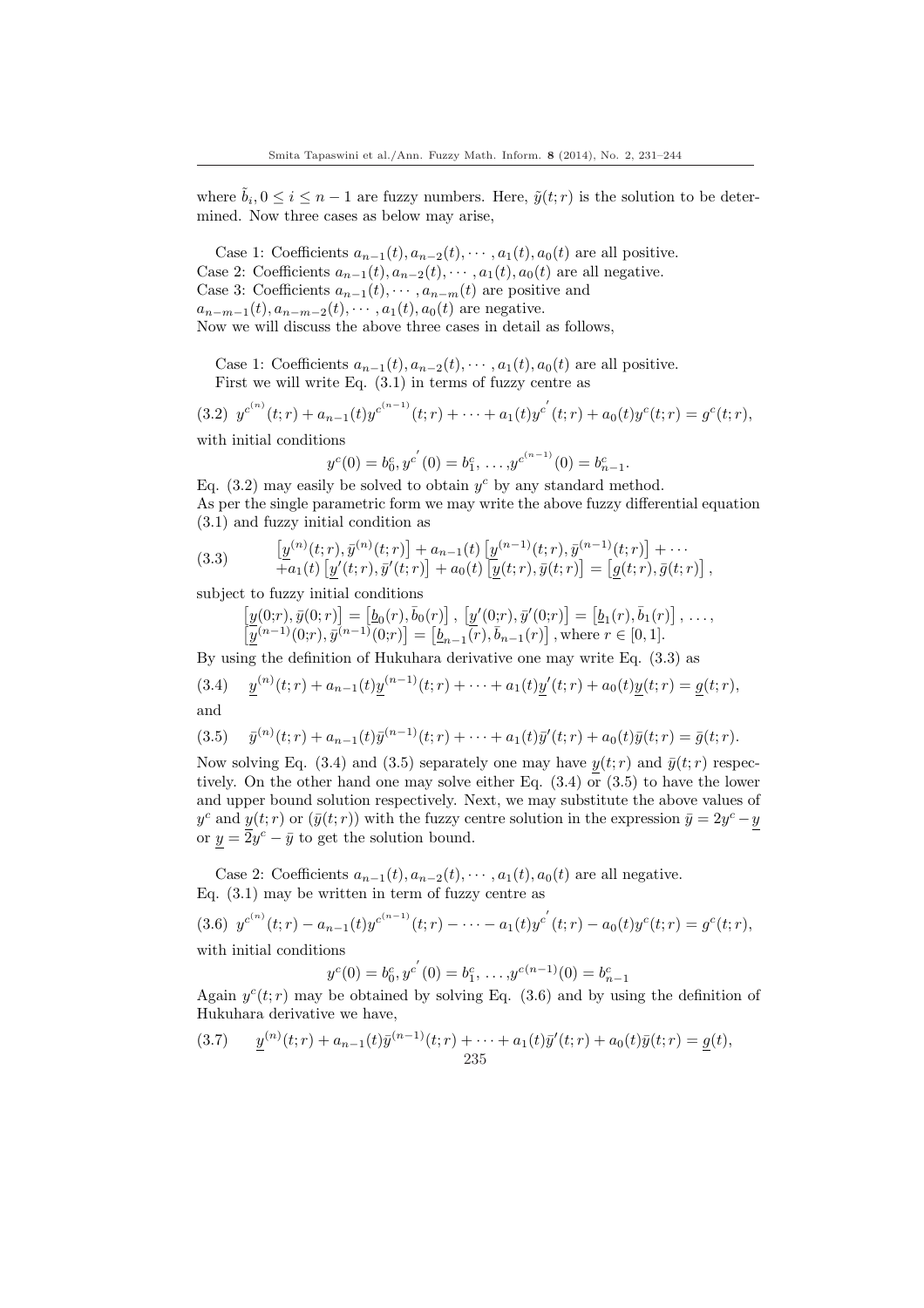$(3.8)$  $\mathcal{L}^{(n)}(t;r) + a_{n-1}(t)y^{(n-1)}(t;r) + \cdots + a_1(t)y'(t;r) + a_0(t)y(t;r) = \vec{g}(t),$ 

Using definition of fuzzy centre one may write Eq. (3.7) and Eq. (3.8) as (3.9) ¡ ¡

$$
\frac{y^{(n)}(t;r) + a_{n-1}(t) (2y^{c}(t;r) - y(t;r))^{(n-1)} + \cdots + a_1(t) (2y^{c}(t;r) - y(t;r))^{n}}{+ a_0(t) (2y^{c}(t;r) - y(t;r))} = \underline{g(t)},
$$

(3.10)

$$
\bar{y}^{(n)}(t;r) + a_{n-1}(t) (2y^{c}(t;r) - \bar{y}(t;r))^{(n-1)} + \cdots + a_{1}(t) (2y^{c}(t;r) - \bar{y}(t;r))^{n} + a_{0}(t) (2y^{c}(t;r) - \bar{y}(t;r)) = \bar{g}(t),
$$

It may be seen that the above differential equations are now crisp differential equations. Solving Eqs. (3.9) and (3.10) one may get bounds of the solution as  $y(t; r)$ and  $\bar{y}(t; r)$  respectively. Otherwise one may solve only Eq. (3.9) to obtain the lower  $\underline{y}(t; r)$  of the solution. Next, using the expression obtained from the fuzzy centre  $\overline{y}(t;r)$  of the solution. Next, using the expression obtained from the fuzzy centre  $\overline{y}(t;r) = (2y^c - y)$ , we may have the upper bounds  $\overline{y}(t;r)$  of the solution. Similarly one may also solve Eq.  $(3.10)$  to have the solution bounds accordingly.

Case 3: Coefficients  $a_{n-1}(t), \cdots, a_{n-m}(t)$  are positive and  $a_{n-m-1}(t), a_{n-m-2}(t), \cdots, a_1(t), a_0(t)$  are negative. In this case we may write Eq. (3.1) in term of fuzzy centre as

(3.11) 
$$
y^{c^{(n)}}(t;r) + a_{n-1}(t)y^{c^{(n-1)}}(t;r) + \cdots + a_{n-m}(t)y^{c^{(n-m)}}(t;r) -a_{n-m-1}(t)y^{c^{(n-m-1)}}(t;r) + \cdots - a_0(t)y^{c}(t;r) = g^{c}(t;r),
$$

with initial conditions

$$
y^{c}(0) = b_0^{c}, y^{c'}(0) = b_1^{c}, \dots, y^{c^{(n-1)}}(0) = b_{n-1}^{c}
$$

.

As in previous cases, we may solve for  $y^c(t; r)$ . From Eq. (3.1) we have,

(3.12) 
$$
\frac{y^{(n)}(t;r) + a_{n-1}(t)y^{(n-1)}(t;r) + \cdots + a_{n-m}(t)y^{(n-m)}(t;r)}{+a_{n-m-1}(t)\bar{y}^{(n-m-1)}(t;r) + \cdots + a_0(t)\bar{y}(t;r)} = g(t;r),
$$

(3.13) 
$$
\bar{y}^{(n)}(t;r) + a_{n-1}(t)\bar{y}^{(n-1)}(t;r) + \cdots + a_{n-m}(t)\bar{y}^{(n-m)}(t;r) \n+ a_{n-m-1}(t)\underline{y}^{(n-m-1)}(t;r) + \cdots + a_0(t)\underline{y}(t;r) = \bar{g}(t;r).
$$

Eqs.  $(3.12)$  and  $(3.13)$  are written as

(3.14) 
$$
\frac{y^{(n)}(t;r) + a_{n-1}(t)y^{(n-1)}(t;r) + \cdots + a_{n-m}(t)y^{(n-m)}(t;r)}{+a_{n-m-1}(t)\left(2y^{c}(t;r) - y(t;r)\right)^{(n-m-1)} + \cdots} + a_0(t)\left(2y^{c}(t;r) - y(t;r)\right) = g(t;r),
$$

(3.15) 
$$
\bar{y}^{(n)}(t;r) + a_{n-1}(t)\bar{y}^{(n-1)}(t;r) + \cdots + a_{n-m}(t)\bar{y}^{(n-m)}(t;r) \n+ a_{n-m-1}(t) (2y^{c}(t;r) - \bar{y}(t;r))^{(n-m-1)} + \cdots \n+ a_{0}(t) (2y^{c}(t;r) - \bar{y}(t;r)) = \bar{g}(t;r).
$$

The lower and upper bounds of the solutions are obtained by solving Eqs. (3.14) and (3.15) respectively using the value of fuzzy centre  $(y<sup>c</sup>(t;r))$  in similar fashion as 236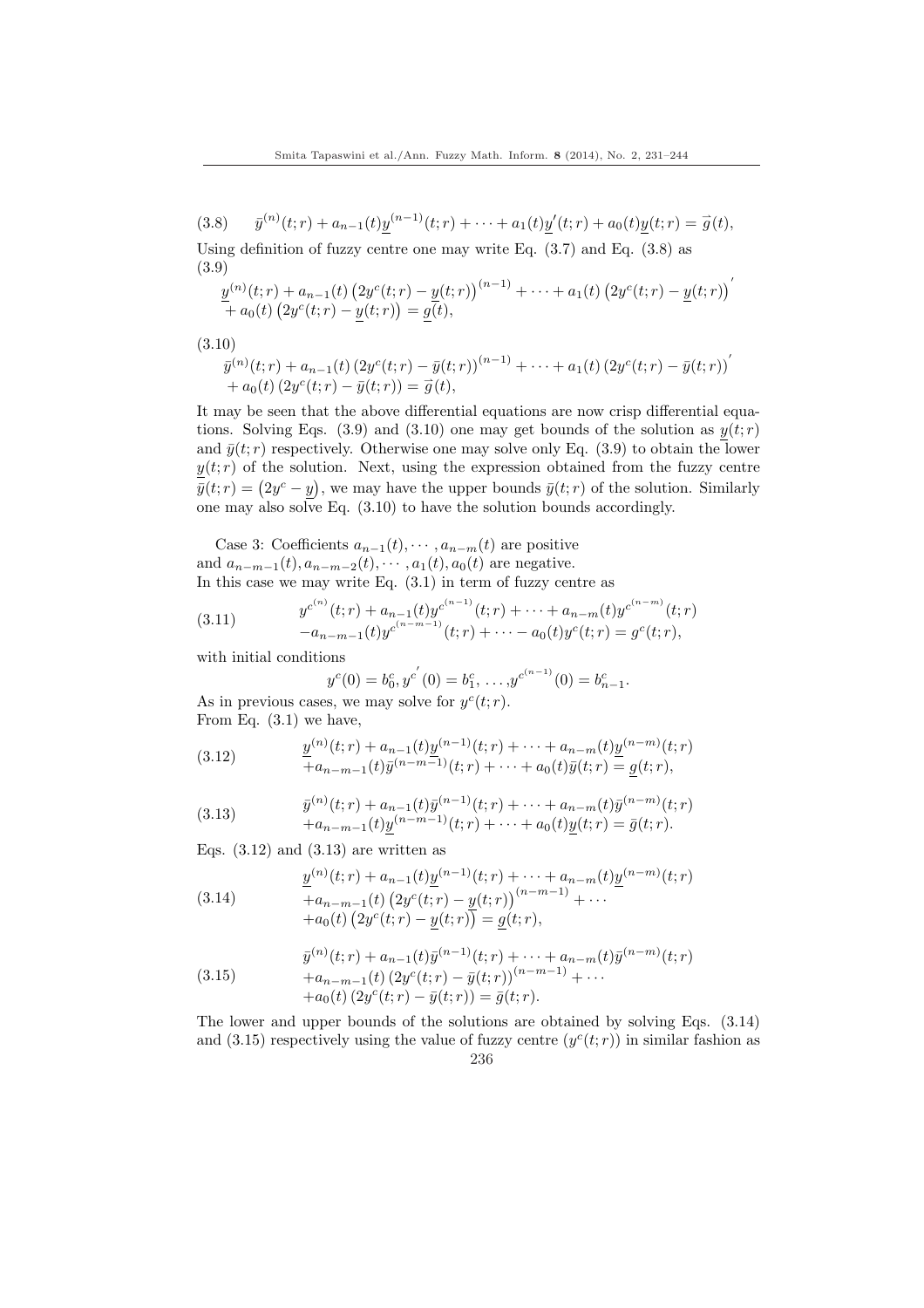before. Otherwise, only one equation viz. Eq.  $(3.14)$  or  $(3.15)$  may be solved and before. Otherwise, only one equation viz. Eq. (3.14) or (3.15) may be solved and<br>using the expression  $\bar{y}(t; r) = (2y^c(t; r) - y(t; r))$  (or  $y(t; r) = (2y^c(t; r) - \bar{y}(t; r)))$ one may have the solution bounds.

#### 4. Numerical implementation of the proposed method

In the following paragraphs example problems are solved using the proposed method with different cases and are also compared with exact solutions. We also obtain the exact solution by following the method of Bede [6].

Example 4.1. Let us consider the following second order fuzzy linear differential equation (Case 1)

$$
(4.1) \qquad \qquad \tilde{y}'' + 6\tilde{y}' + 9\tilde{y} = 0
$$

subject to the fuzzy initial conditions

$$
\tilde{y}(0;r) = [0.2r + 1.8, 2.2 - 0.2r], \ \tilde{y}'(0;r) = [0.2r - 3.2, -2.8 - 0.2r].
$$

The exact fuzzy solution are obtained by the method of Bede  $[6]$  as

$$
\underline{Y}(t;r) = \left(\frac{1}{5}r + \frac{9}{5}\right)e^{-3t} + \left(\frac{4}{5}r + \frac{11}{5}\right)te^{-3t},
$$
\n
$$
\overline{Y}(t;r) = \left(\frac{11}{5} - \frac{1}{5}r\right)e^{-3t} + \left(\frac{19}{5} - \frac{4}{5}r\right)te^{-3t}.
$$

Accordi[n](#page-11-0)g to Eq.  $(3.2)$ , the differential equation  $(Eq. (4.1))$  can be written as

(4.2) 
$$
y^{c''} + 6y^{c'} + 9y^c = 0
$$

Solving Eq. (4.2) one may obtain  $y^c = (2+3t) e^{-3t}$ As disused in Case 1, with the above value of  $y^c$  it gives the value of  $y(t) =$ s dististed in Case 1, with the above value of y it gives the value of  $\underline{y}(t) = \frac{1}{5}r + \frac{9}{5}\big)e^{-3t} + \left(\frac{4}{5}r + \frac{11}{5}\right)te^{-3t}$  and  $\bar{y}(t) = \left(\frac{11}{5} - \frac{1}{5}r\right)e^{-3t} + \left(\frac{19}{5} - \frac{4}{5}r\right)te^{-3t}$ . Hence one may have the final solution as  $\tilde{y}(t; r) = [y(t; r), \bar{y}(t; r)].$ 

One may note that the results obtained by the proposed method are exactly same as that of the exact solution obtained by the method of Bede [6]. Corresponding fuzzy plot is given in Fig. 1.

Example 4.2. Next, we consider the following second order fuzz[y](#page-11-0) linear differential equation (case 2)

$$
(4.3) \qquad \qquad \tilde{y}^{\prime\prime} - 3\tilde{y}^{\prime} - 4\tilde{y} = 0
$$

subject to the fuzzy initial conditions

$$
\tilde{y}(0) = [0.2r + 0.8, 1.2 - 0.2r], \ \tilde{y}'(0) = [0.2r + 1.8, 2.2 - 0.2r].
$$

Exact fuzzy solution are obtained again by following the method of Bede [6] as

(4.4)  
\n
$$
\underline{Y}(t;r) = \frac{3}{5}e^{4t} + \frac{2}{5}e^{-t} + \frac{\sqrt{7}}{7}e^{-3t/2}\sin\left(\frac{\sqrt{7}}{2}t\right)(-1+r) +
$$
\n
$$
\left(-\frac{1}{5} + \frac{1}{5}r\right)e^{-3t/2}\cos\left(\frac{\sqrt{7}}{2}t\right),
$$
\n237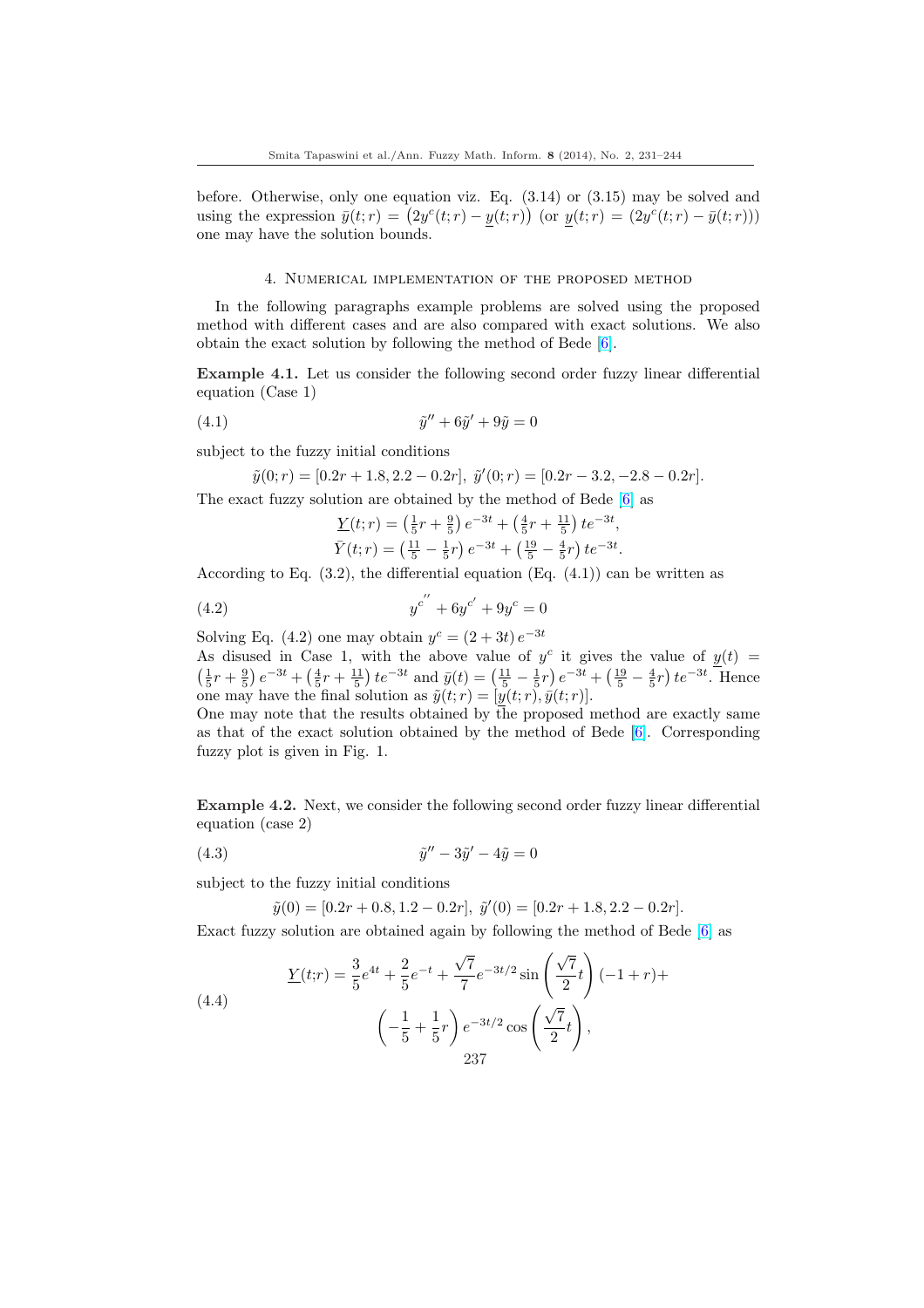

Fig.1 Fuzzy solution of Example 4.1 using the proposed method.

(4.5)  

$$
\overline{Y}(t;r) = \frac{3}{5}e^{4t} + \frac{2}{5}e^{-t} - \frac{\sqrt{7}}{7}e^{-3t/2}\sin\left(\frac{\sqrt{7}}{2}t\right)(-1+r) -
$$

$$
\left(-\frac{1}{5} + \frac{1}{5}r\right)e^{-3t/2}\cos\left(\frac{\sqrt{7}}{2}t\right).
$$

By using the proposed method we have,

$$
y^c = \frac{2}{5}e^{-t} + \frac{3}{5}e^{4t}.
$$

Subsequently, we get the solution

(4.6)  

$$
\underline{y}(t;r) = \frac{3}{5}e^{4t} + \frac{2}{5}e^{-t} + \frac{\sqrt{7}}{7}e^{-3t/2}\sin\left(\frac{\sqrt{7}}{2}t\right)(-1+r) +
$$

$$
\left(-\frac{1}{5} + \frac{1}{5}r\right)e^{-3t/2}\cos\left(\frac{\sqrt{7}}{2}t\right),
$$

(4.7) 
$$
\bar{y}(t;r) = \frac{3}{5}e^{4t} + \frac{2}{5}e^{-t} - \frac{\sqrt{7}}{7}e^{-3t/2}\sin\left(\frac{\sqrt{7}}{2}t\right)(-1+r) -
$$

$$
\left(-\frac{1}{5} + \frac{1}{5}r\right)e^{-3t/2}\cos\left(\frac{\sqrt{7}}{2}t\right).
$$

Again, it may be worth mentioning that the results obtained by proposed method exactly agree with exact solution. Plot for Example 2 is depicted in Fig. 2.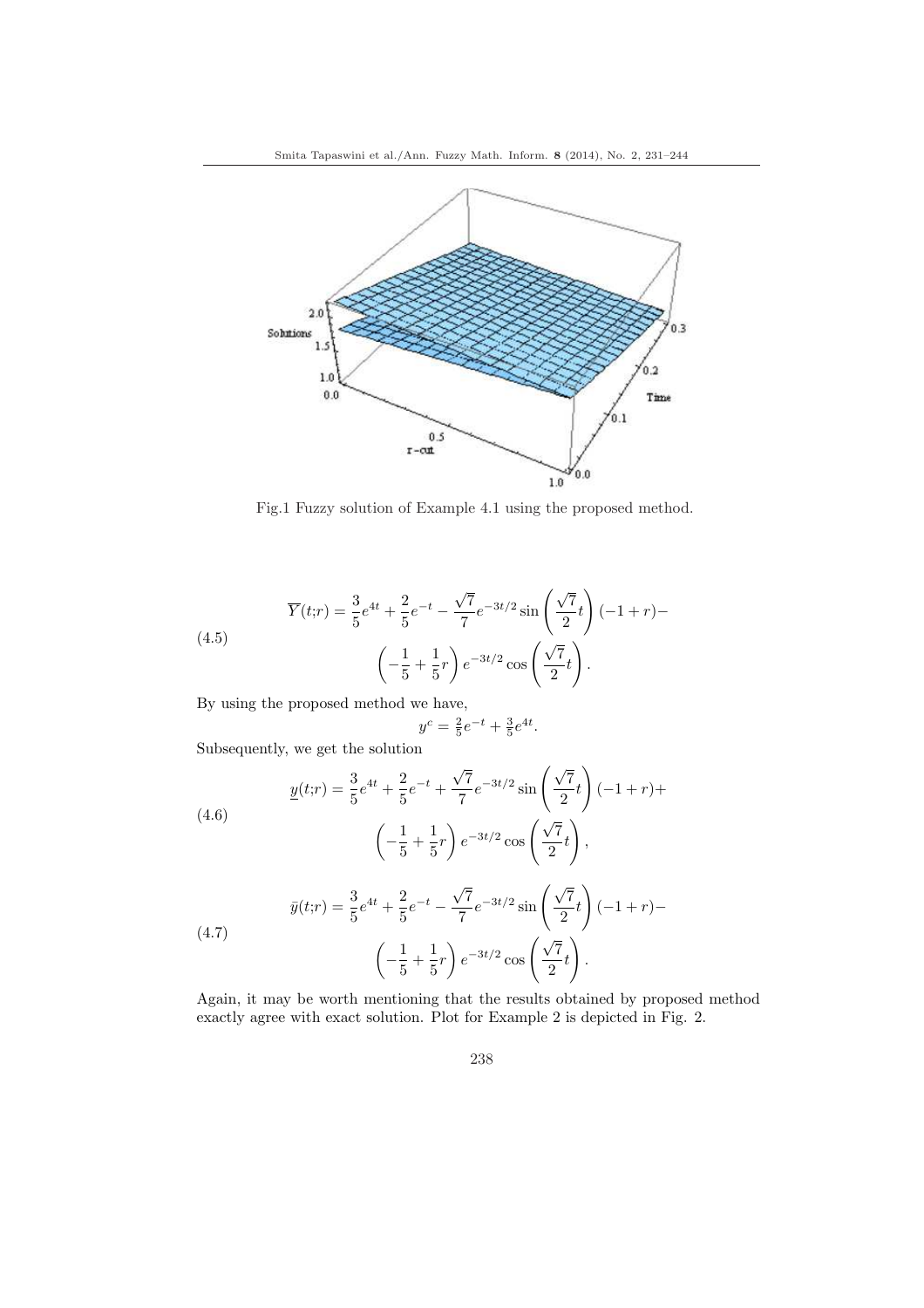

Fig.2 Fuzzy solution of Example 4.2 using the proposed method.

Example 4.3. Now, we take the following third order fuzzy differential equation (Case 3)

(4.8) 
$$
\tilde{y}''' - 6\tilde{y}'' + 11\tilde{y}' - 6\tilde{y} = 0
$$

subject to the fuzzy initial conditions

$$
\tilde{y}(0;r) = [0.2r + 0.8, 1.2 - 0.2r], \, \tilde{y}'(0;r) = [0.2r + 0.8, 1.2 - 0.2r]
$$
 and 
$$
\tilde{y}''(0;r) = [0.2r + 1.8, 2.2 - 0.2r].
$$

The exact fuzzy solution may be obtained as  $[6]$ ,

$$
\underline{Y}(t;r) = \frac{3}{2}e^{t} + \frac{1}{2}e^{3t} - e^{2t} + \left(\frac{3}{5}r - \frac{3}{5}\right)e^{-3t} + \left(-\frac{8}{5}r + \frac{8}{5}\right)e^{-2t} + \left(\frac{6}{5}r - \frac{6}{5}\right)e^{-t},
$$
\n
$$
\overline{Y}(t;r) = \frac{3}{2}e^{t} + \frac{1}{2}e^{3t} - e^{2t} - \left(\frac{3}{5}r - \frac{3}{5}\right)e^{-3t} - \left(-\frac{8}{5}r + \frac{8}{5}\right)e^{-2t} - \left(\frac{6}{5}r - \frac{6}{5}\right)e^{-t}
$$

Following the proposed method we have the s[olu](#page-11-0)tion as

$$
\underline{y}(t;r) = \frac{3}{2}e^{t} + \frac{1}{2}e^{3t} - e^{2t} + \left(\frac{3}{5}r - \frac{3}{5}\right)e^{-3t} + \left(-\frac{8}{5}r + \frac{8}{5}\right)e^{-2t} + \left(\frac{6}{5}r - \frac{6}{5}\right)e^{-t},
$$
\n
$$
\overline{y}(t;r) = \frac{3}{2}e^{t} + \frac{1}{2}e^{3t} - e^{2t} - \left(\frac{3}{5}r - \frac{3}{5}\right)e^{-3t} - \left(-\frac{8}{5}r + \frac{8}{5}\right)e^{-2t} - \left(\frac{6}{5}r - \frac{6}{5}\right)e^{-t}.
$$

Again one may see that the solution obtained by proposed method exactly matches with the exact solution. Plot for this example is also shown in Fig. 3

Example 4.4. Finally, Let us consider the electrical circuit shown in Fig. 4 [9] where  $L = 1h$ ,  $R = 2\Omega$ ,  $C = 0.25f$  and  $E(t) = 20\cos t$ . If Q is the charge on the capacitor at time  $t > 0$ , then we have the second order fuzzy differential equation

(4.9) 
$$
\tilde{Q}''(t) + 2\tilde{Q}'(t) + 4\tilde{Q}(t) = 50\cos t
$$

subject to the fuzzy initial conditions

$$
\tilde{Q}(0;r) = [4+r, 6-r], \ \tilde{Q}'(0;r) = [r, 2-r]
$$

Exact fuzzy solution for this problem may be obtained as

239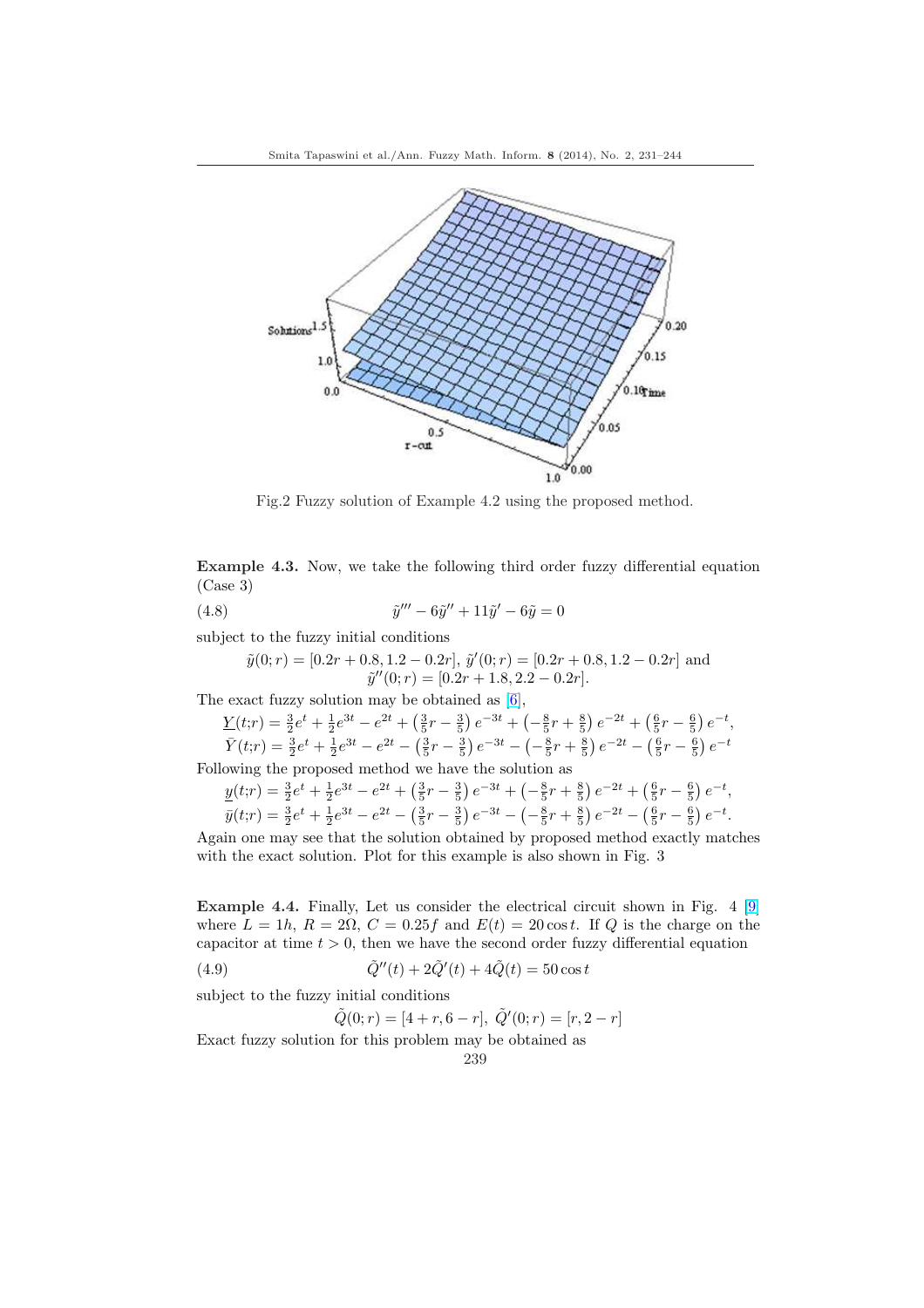

Fig.3 Fuzzy solution of Example 4.3 for Case 3 using the proposed method.



Fig.4 Electrical circuit in Example 4.4 [9]

$$
\frac{Q(t;r)}{39}e^{-t}\sin(\sqrt{3}t)(13r-99)\sqrt{3}+e^{-t}\cos(\sqrt{3}t)\left(r-\frac{98}{13}\right)+\left(\frac{150}{13}\right)\cos(t)+\left(\frac{100}{13}\right)\sin(t),
$$
  

$$
\bar{Q}(t;r)=
$$
  

$$
-\frac{2}{39}e^{-t}\sin(\sqrt{3}t)(73+13r)\sqrt{3}+e^{-t}\cos(\sqrt{3}t)\left(-r-\frac{72}{13}\right)+\left(\frac{150}{13}\right)\cos(t)+\left(\frac{100}{13}\right)\sin(t).
$$

By following the proposed method, we get the solution for Eq. (4.9) as

240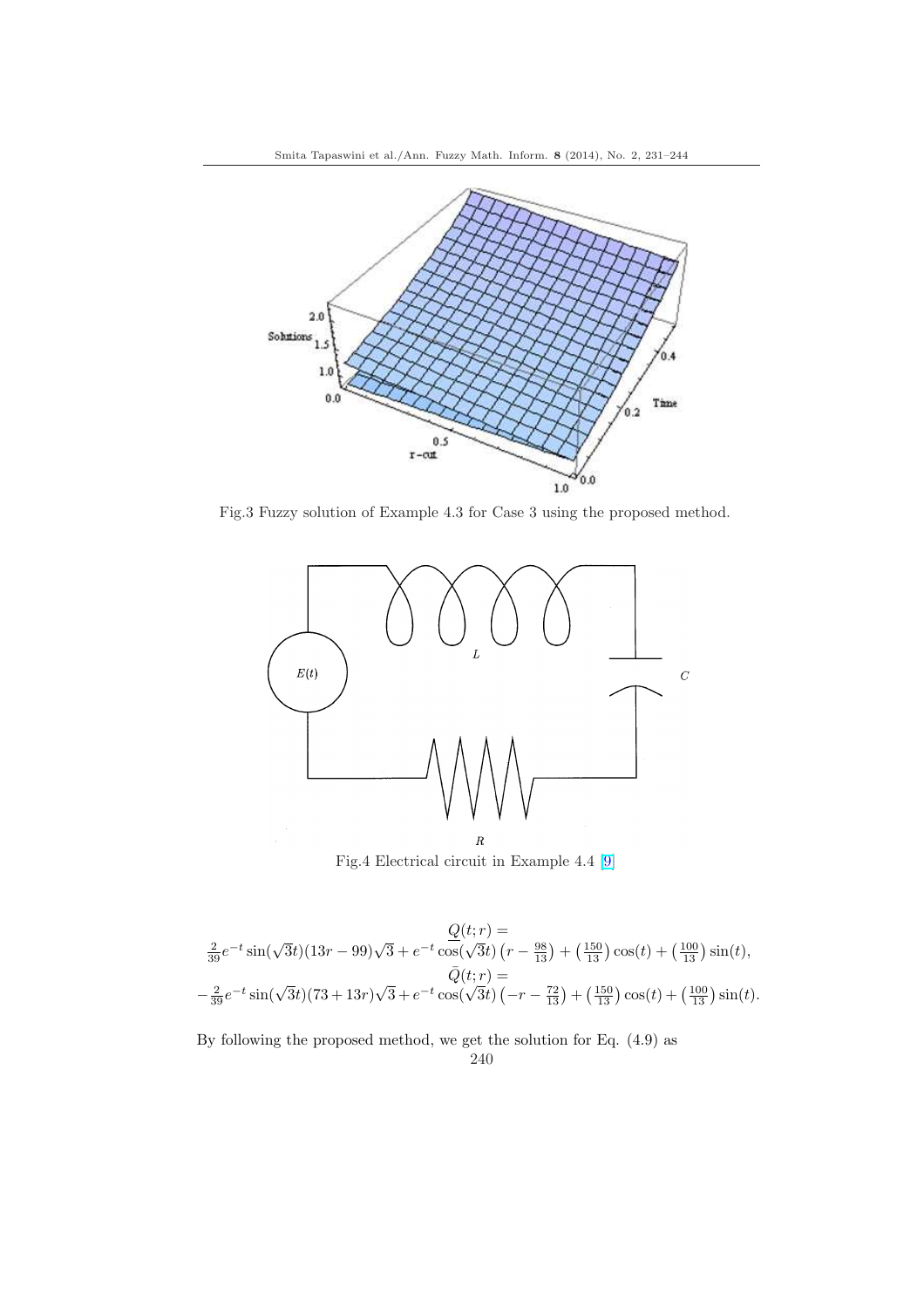

Fig.5 Fuzzy solution of Example 4.4 using the proposed method.

$$
\frac{q(t;r)}{39}e^{-t}\sin(\sqrt{3}t)(13r-99)\sqrt{3}+e^{-t}\cos(\sqrt{3}t)\left(r-\frac{98}{13}\right)+\left(\frac{150}{13}\right)\cos(t)+\left(\frac{100}{13}\right)\sin(t),
$$
  

$$
\bar{q}(t;r)=
$$

$$
-\frac{2}{39}e^{-t}\sin(\sqrt{3}t)(73+13r)\sqrt{3}+e^{-t}\cos(\sqrt{3}t)\left(-r-\frac{72}{13}\right)+\left(\frac{150}{13}\right)\cos(t)+\left(\frac{100}{13}\right)\sin(t).
$$

Here also, results from the proposed method are same as that of the exact solution and corresponding plot for this example is also cited in Fig. 5. The main value of the paper is not the example problems as discussed above. But here the main contribution is the new analytical method to handle  $n$ −th order fuzzy differential equation giving all the possible cases. As such the known differential equations are solved as test problems to have the confidence of the proposed method. The solutions by the proposed method in all the test problems exactly matches with the exact solution. The proposed method gives us a straightforward, alternate and computationally efficient way to handle  $n$ −th order fuzzy differential equations.

### 5. Conclusions

In this paper, a new method has been proposed to solve general n−th order fuzzy differential equations. First, the fuzzy differential equation is solved in term of fuzzy centre then this solution is used to get the final solution of the original  $n$ −th order fuzzy differential equation. The proposed method has been applied to three numerical example problems and an application problem viz. Circuit problem. Also, the obtained results are compared with the exact solutions to show the efficiency and powerfulness of the methodology. The solutions obtained are shown graphically too.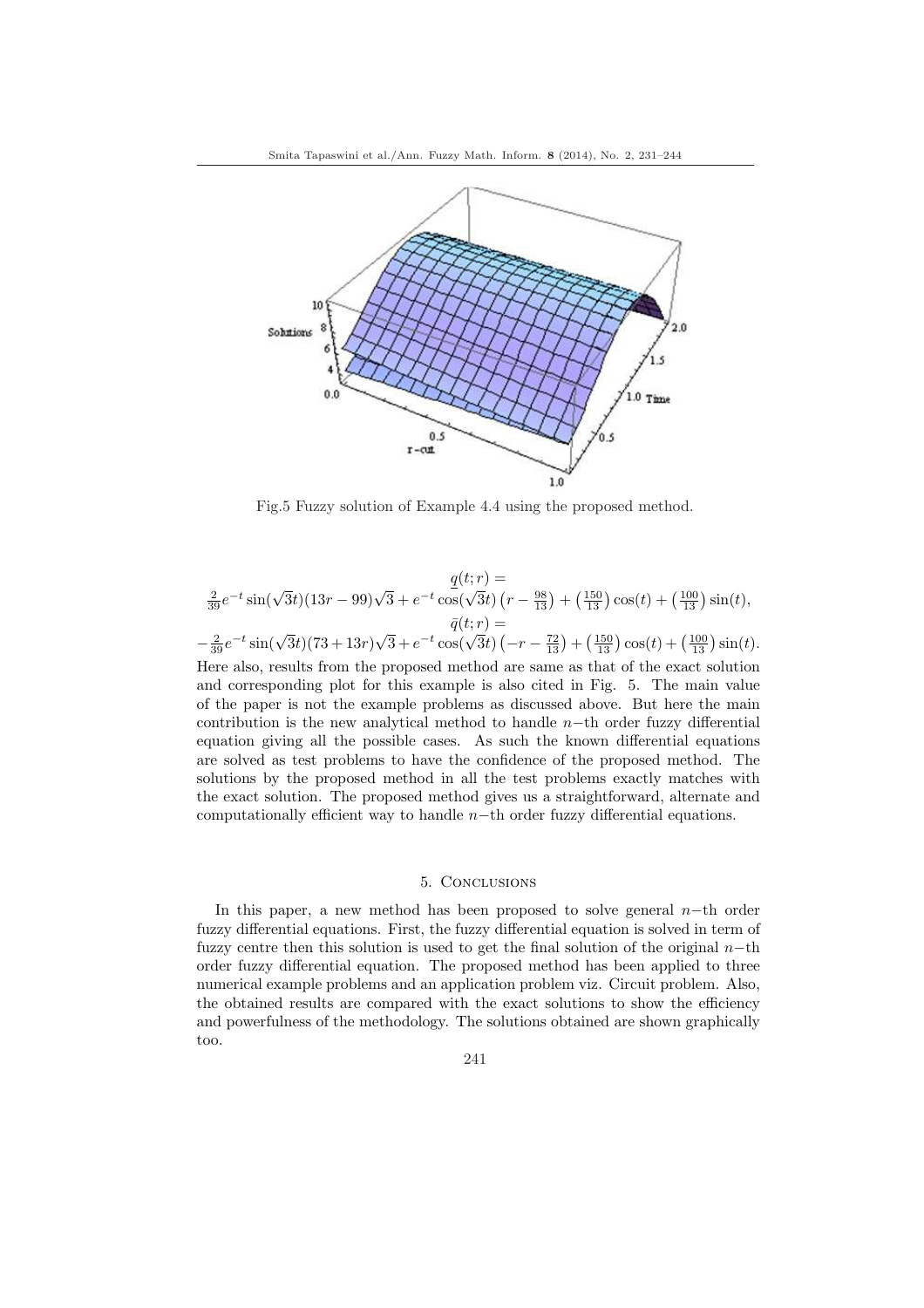<span id="page-11-0"></span>Acknowledgements. The first author would like to thank the UGC, Government of India, for financial support under Rajiv Gandhi National Fellowship (RGNF).

#### **REFERENCES**

- [1] S. Abbasbandy, T. Allahviranloo, O. Lopez-Pouso and J. J. Nieto, Numerical methods for fuzzy differential inclusions, Comput. Math. Appl. 48 (2004) 1633–1641.
- [2] M. Z. Ahmad, M. K. Hasan and B. D Baets, Analytical and numerical solutions of fuzzy differential equations, Inform. Sci. 236 (2013) 156–167.
- [3] O. Akin, T. Khaniyev, O. Oruc and I. B. Turksen, An algorithm for the solution of second order fuzzy initial value problems, Expert Syst. Appl. 40 (2013) 953-957.
- [4] T. Allahviranloo, E. Ahmady and N. Ahmady, N−th order fuzzy linear differential equations, Inform. Sci. 178 (2008) 1309–1324.
- [5] A. Esfahani, O. S. Fard, T. A. Bidgoli, On the existence and uniqueness of solutions to fuzzy boundary value problems, Ann. Fuzzy Math. Inform. 7 (2014) 15–29.
- [6] B. Bede, Note on "Numerical solutions of fuzzy differential equations by predictor-corrector method", Inform. Sci. 178 (2008) 1917–1922.
- [7] B. Bede, I. J. Rudas and A. L. Bencsik, First order linear fuzzy differential equations under generalized differentiability, Inform. Sci. 177 (2007) 1648–1662.
- [8] D. Behera and S. Chakraverty, Uncertain impulse response of imprecisely defined half order mechanical system, Ann. Fuzzy Math. Inform. 7 (2014) 401–419.
- [9] J. J. Buckley and T. Feuring, Fuzzy initial value problem for nth-order linear differential equations, Fuzzy Sets and Systems 121(2) (2001) 247–255.
- [10] Y. Chalco-Cano and H. Roman-Flores, On new solutions of fuzzy differential equations, Chaos Solitons Fractals 38 (2008) 112–119.
- [11] S. L. Chang and L. A. Zadeh, On fuzzy mapping and control, IEEE Trans. Systems, Man, and Cybernet. SMC-2 (1972) 30–34.
- [12] D. Dubois and H. Prade, Towards fuzzy differential calculus. III. Differentiation, Fuzzy Sets and Systems 8(3) (1982) 225–233.
- [13] S. Effati and M. Pakdaman, Artificial neural network approach for solving fuzzy differential equations, Inform. Sci. 180 (2010) 1434–1457.
- [14] N. A. Gasilov, A. G. Fatullayev, S. E. Amrahov and A. Khastan, A new approach to fuzzy initial value problem, Soft Comput. 18 (2014) 217–225.
- [15] D. N. Georgiou, J. J. Nieto and R. Rodriguez-Lopez, Initial value problems for higher-order fuzzy differential equations, Nonlinear Anal. 63(4) (2005) 587–600.
- [16] B. Ghazanfari and A. Shakerami, Numerical solutions of fuzzy differential equations by extended Runge-Kutta-like formulae of order 4, Fuzzy Sets and Systems 189 (2012) 74–91.
- [17] M. Hanss, Applied fuzzy arithmetic: An introduction with engineering applications, Berlin, 2005.
- [18] M. S. Hashemi, J. Malekinagad and H. R. Marasi, Series solution of fuzzy differential equations, Advances Fuzzy Syst. 2012 (2012) 1–16.
- [19] M. S. Hashemi and J. Malekinagad, Series solution of fuzzy wave-like equations with variable coefficients, J. Intell. Fuzzy Systems 25(2) (2013) 415–428.
- [20] H. Jafari, M. Saeidy and D. Baleanu, The variational iteration method for solving n−th order fuzzy differential equations, Central Eur. J. Phys. 10 (2012) 76–85.
- [21] T. Jayakumar, K. Kanagarajan and S. Indrakumar, Numerical solution of nth-order fuzzy differential equation by runge-kutta method of order five, Int. J. Math. Anal. 6 (2012) 2885– 2896.
- [22] L. Jaulin, M. Kieffer, O. T. Didri and E. Walter, Applied interval analysis, Springer 2001.
- [23] O. Kaleva, Fuzzy differential equations, Fuzzy Sets and Systems 24 (1987) 301–317.
- [24] O. Kaleva, The Cauchy problem for fuzzy differential equations, Fuzzy Sets and Systems 35 (1990) 389–396.
- [25] K. Kanagarajan and S. Muthukumar, Extended Runge-Kutta method of order four for hybrid fuzzy differential equations, Int. J. Appl. Math. Comput. 4 (2012) 312–320.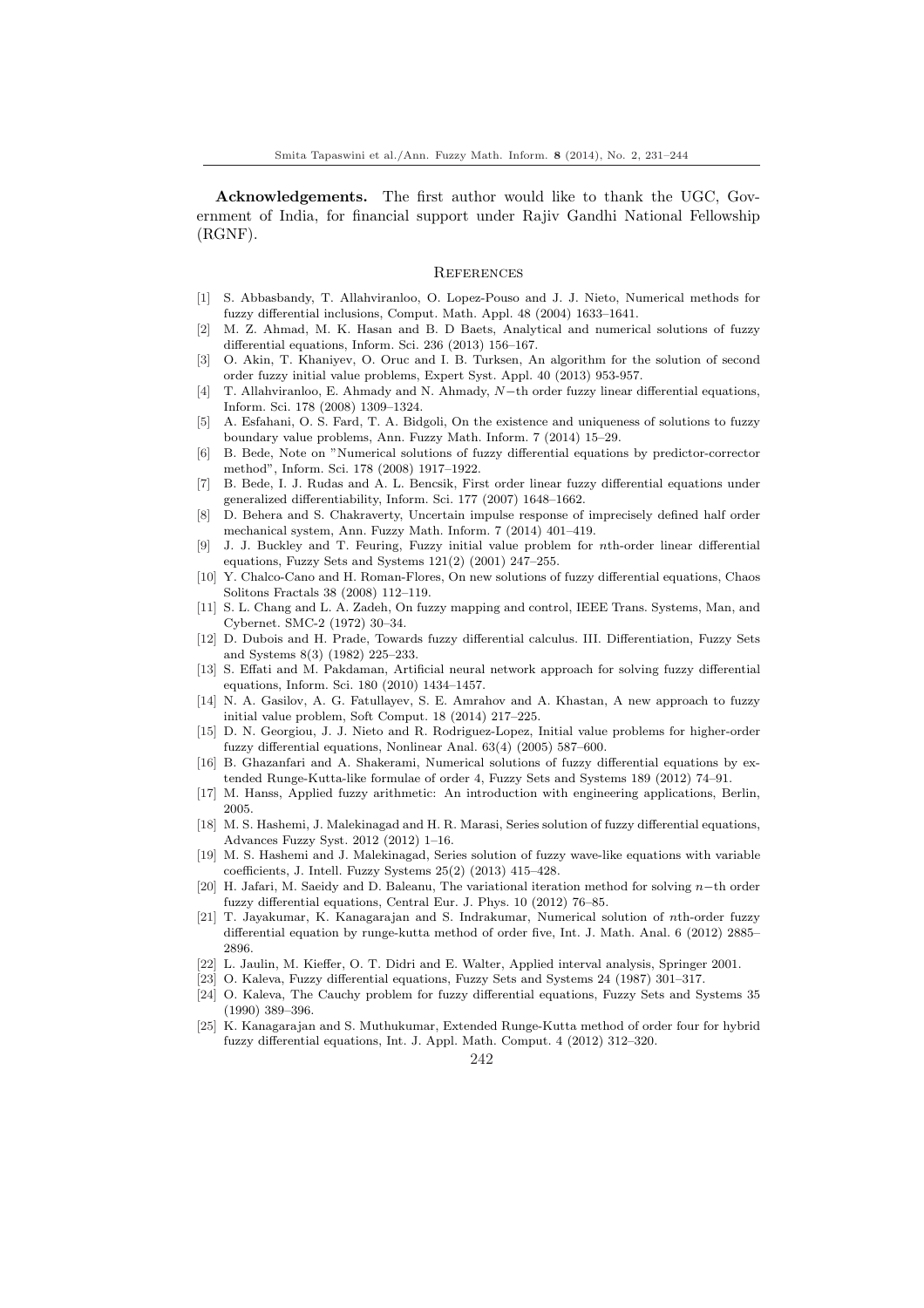- <span id="page-12-0"></span>[26] A. Khastan, F. Bahrami and K. Ivaz, New results on multiple solutions for nth-order fuzzy differential equations under generalized differentiability, Boundary Value Probl. 2009 (2009) 1–13. doi:10.1155/2009/395714.
- [27] A. Khastan and K. Ivaz, Numerical solution of fuzzy differential equations by nystrom method, Chaos Solitions Fractals 41 (2009) 859–868.
- [28] A. Khastan, J. J. Nieto and R. Rodriguez- Lopez, Variation of constant formula for first order fuzzy differential equations, Fuzzy Sets and Systems 177 (2011) 20–33.
- [29] A. Khastan and J. J. Nieto, A numerical method for fuzzy differential equations and hybrid fuzzy differential equations, Abstr. Appl. Anal. 2013, Art. ID 735128, 10 pp.
- [30] V. Lupulescu, Initial value problem for fuzzy differential equations under dissipative conditions, Inform. Sci. 178 (2008) 4523–4533.
- [31] M. Ma, M. Friedman and A. Kandel, Numerical solutions of fuzzy differential equations, Fuzzy Sets and Systems 105 (1999) 133–138.
- [32] N. Mikaeilvand and S. Khakrangin, Solving fuzzy partial differential equations by fuzzy twodimensional differential transform method, Neural Comput. Appl. 21 (2012) S307–S312.
- [33] S. P. Mondal and T. K. Roy, First order linear non homogeneous ordinary differential equation in fuzzy environment, Math. Theory Model. 3 (2013) 85–95.
- [34] M. Mosleh, Fuzzy neural network for solving a system of fuzzy differential equations, Appl. Soft Comput. 13 (2013) 3597–3607.
- [35] M. Mosleh and M. Otadi, Simulation and evaluation of fuzzy differential equations by fuzzy neural network, Appl. Soft Comput. 12 (2012) 2817–2827
- [36] S. Narayanamoorthy and K. Murugan, Solutions of fuzzy heat-like equations by variational iteration method, Ann. Fuzzy Math. Inform. 7 (2014) 133–142
- [37] J. J. Nieto, R. Rodriguez-Lopez and D. Franco, Linear first-order fuzzy differential equations, Internat. J. Uncertain. Fuzziness Knowledge-Based Systems 14(6) (2006) 687–709.
- [38] S. Palligkinis, G. Papageorgiou and I. Famelis, Runge-Kutta methods for fuzzy differential equations, Appl. Math. Comput. 209 (2009) 97–105.
- [39] N. Parandin, Numerical solution of fuzzy differential equations of n-th order by Runge-Kutta method, Neural Comput. Appl. 21 (2012) S347–S355.
- [40] S. Pederson and M. Sambandham, Numerical solution of hybrid fuzzy differential equation IVP by characterization theorem, Inform. Sci. 179 (2009) 319–328.
- [41] P. Prakash and V. Kalaiselvi, Numerical solutions of fuzzy differential equations by using hybrid methods, Fuzzy Inf. Eng. 4 (2012) 445–455
- [42] F. Rabiei, Fudziah Ismail, Ali Ahmadian, and Soheil Salahshour, Numerical solution of secondorder fuzzy differential equation using improved Runge-Kutta nystrom method, Math. Prob. Eng. 2013 (2013) 1–10.
- [43] T. J. Ross, Fuzzy logic with engineering applications, Wiley Student Edition, 2007.
- [44] S. Salahshour, Nth-order fuzzy differential equations under generalized differentiability, J. Fuzzy Set Valued Anal. 2011 (2011) 1–14.
- [45] S. Seikkala, On the fuzzy initial value problem, Fuzzy Sets and Systems 24 (1987) 319–330.
- [46] S. Siah Mansouri and N. Ahmady, A numerical method for solving Nth-order fuzzy differential equation by using characterization theorem, Commun. Numer. Analy. 2012 (2012) 1–12
- [47] O. Solaymani Fard and N. Ghal-Eh, Numerical solutions for linear system of first-order fuzzy differential equations with fuzzy constant coeficients, Inform. Sci. 181 (2011) 4765–4779
- [48] S. Tapaswini and S. Chakraverty, A new approach to fuzzy initial value problem by improved euler method, Fuzzy Inf. Eng. 4(3) (2012) 293–312.
- [49] S. Tapaswini and S. Chakraverty, Numerical solution of n-th order fuzzy linear differential equations by homotopy perturbation method, Int. J. Computer Appl. 64 (2013) 5–10.
- [50] S. Tapaswini and S. Chakraverty, Euler based new solution method for fuzzy initial value problems, Int. J. Artificial Intell. Soft Comput. 4 (2014) 58–79.
- [51] S. Tapaswini and S. Chakraverty, Numerical solution of fuzzy arbitrary order predator-prey equations, Appl. Appl. Math. 8(2) (2013) 647–672.
- [52] S. Tapaswini and S. Chakraverty, Numerical solution of uncertain beam equations using double parametric form of fuzzy numbers, Appl. Comput. Intell. Soft Comput. 2013 (2013) 1–8.